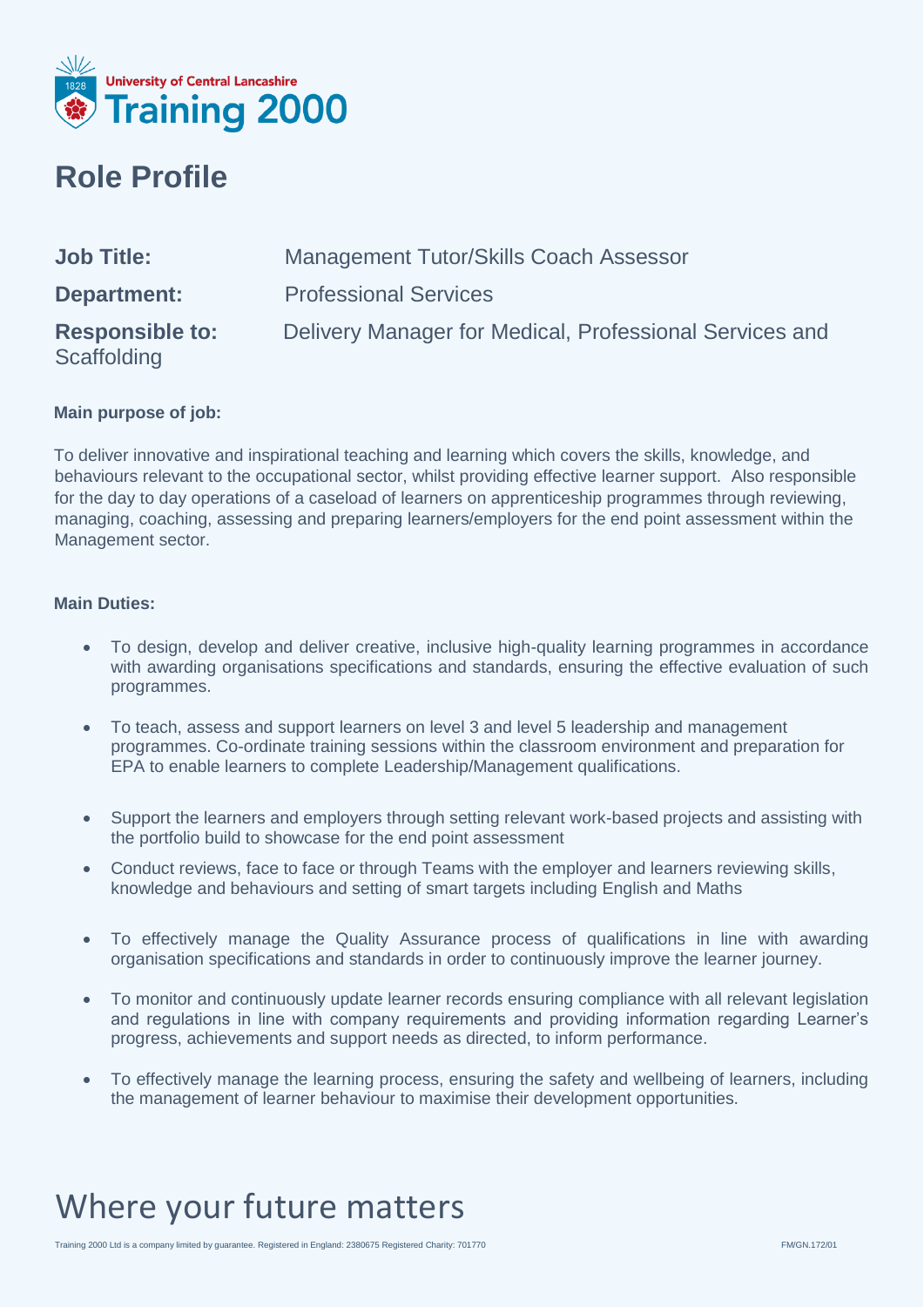

- To ensure the safety and wellbeing of all learners in all work related and learning environments in accordance with the company's safeguarding policy, health and safety policy, equality and diversity policies and code of conduct as part of the organisations duty of care.
- To carry out regular risk assessments of the learning process and associated environments, in accordance with the company's risk assessment policy and procedure, and accordingly implement any relevant control measures/action plans.
- To professionally liaise and work with all key stakeholders involved in the learning process to ensure full integration, support and promotion of the company's services, including relevant external organisations.
- To be responsible for self-development including Continuous Professional Development and competence, incorporating both academic and professional training, in line with the Institute for Learning Code of Professional conduct and awarding body requirements.
- Recruit, initially assess and induct learners onto the Leadership/Management apprenticeship programmes and support all learners to establish and maintain secure employment.
- Support employers on matters relating to their apprenticeship training needs and development and preparation for the end point assessment.
- Complete relevant training qualifications in line with ESFA and current legislation and ensure that all activities follow ESFA funding contract and audit requirements.
- To demonstrate knowledge and compliance with regards to GDPR and all associated Data Protection legislation. This includes having due regard for any personal data that you may come into contact with in your role which includes learners/ customers/ staff,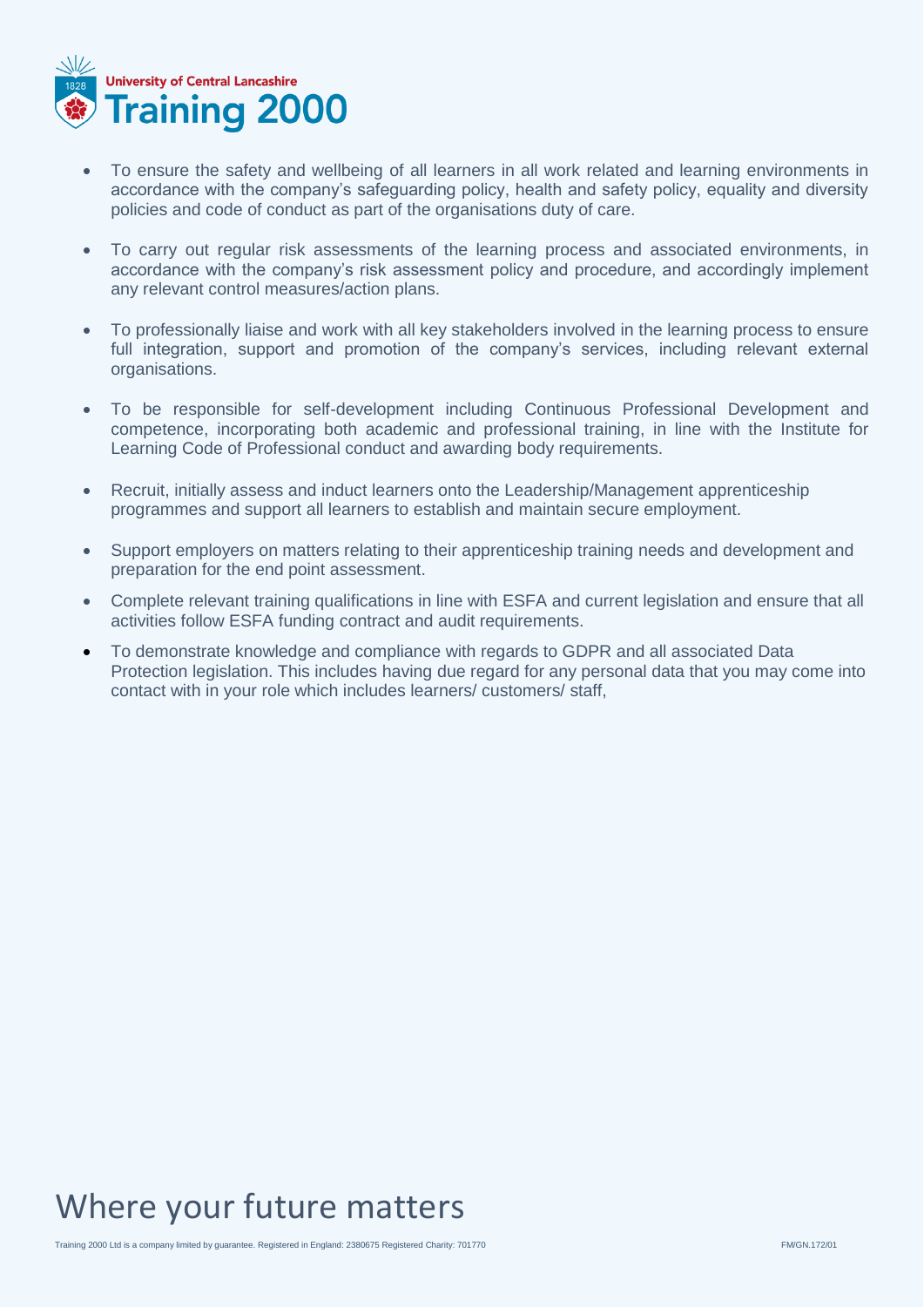

### **Person Specification**

**Scaffolding** 

Management Tutor/Skills Coach Assessor **Department:** Professional Services

**Responsible to:** Delivery Manager for Medical, Professional Services and

| Criteria                      | <b>Essential requirements</b>                                                                                                                                                                                                                                                                                                                                                                                                                                                                                                                                                                                                                                                                                                                                                                                                                                                                                                                                                                                                                                                                                                     | <b>Desirable requirements</b>                                                                                                                                                                                                                                                                                                |
|-------------------------------|-----------------------------------------------------------------------------------------------------------------------------------------------------------------------------------------------------------------------------------------------------------------------------------------------------------------------------------------------------------------------------------------------------------------------------------------------------------------------------------------------------------------------------------------------------------------------------------------------------------------------------------------------------------------------------------------------------------------------------------------------------------------------------------------------------------------------------------------------------------------------------------------------------------------------------------------------------------------------------------------------------------------------------------------------------------------------------------------------------------------------------------|------------------------------------------------------------------------------------------------------------------------------------------------------------------------------------------------------------------------------------------------------------------------------------------------------------------------------|
| Knowledge &<br>Qualifications | Evidence of current (within the last<br>three years) experience of delivering<br>training appropriate and relevant to<br>the level and subject area of the<br>qualification units.<br>Accredited qualification minimum<br>Level 2 in Literacy, Numeracy and<br><b>ICT</b><br>Robust knowledge of Management<br>practices, and Management<br>qualifications and curriculum of the<br>Management Programme.<br>Current (within the last three years)<br>experience appropriate to the level<br>and breadth of subject areas of the<br>qualification units<br>A relevant and sufficient qualification<br>appropriate to the subject areas of<br>the qualification units for which the<br>Centre is approved, that must be<br>equal to or higher than the approved<br>qualification<br>Substantial experience, knowledge<br>$\bullet$<br>and understanding of the subject<br>areas of the qualification units at the<br>level for which the Centre is<br>approved.<br>Previous experience of delivery of<br>ILM qualification(s) appropriate to the<br>level and subject area of the<br>qualification or experience of<br>equivalent. | Possession of a professional<br>qualification in accordance with<br>occupational position held (e.g. an<br>assessor/internal verifier's award<br>and vocational qualification -<br>minimum level 3).<br>Knowledge of quality assurance<br>practice (assessment processes)<br>is desirable.<br><b>First Aid Qualification</b> |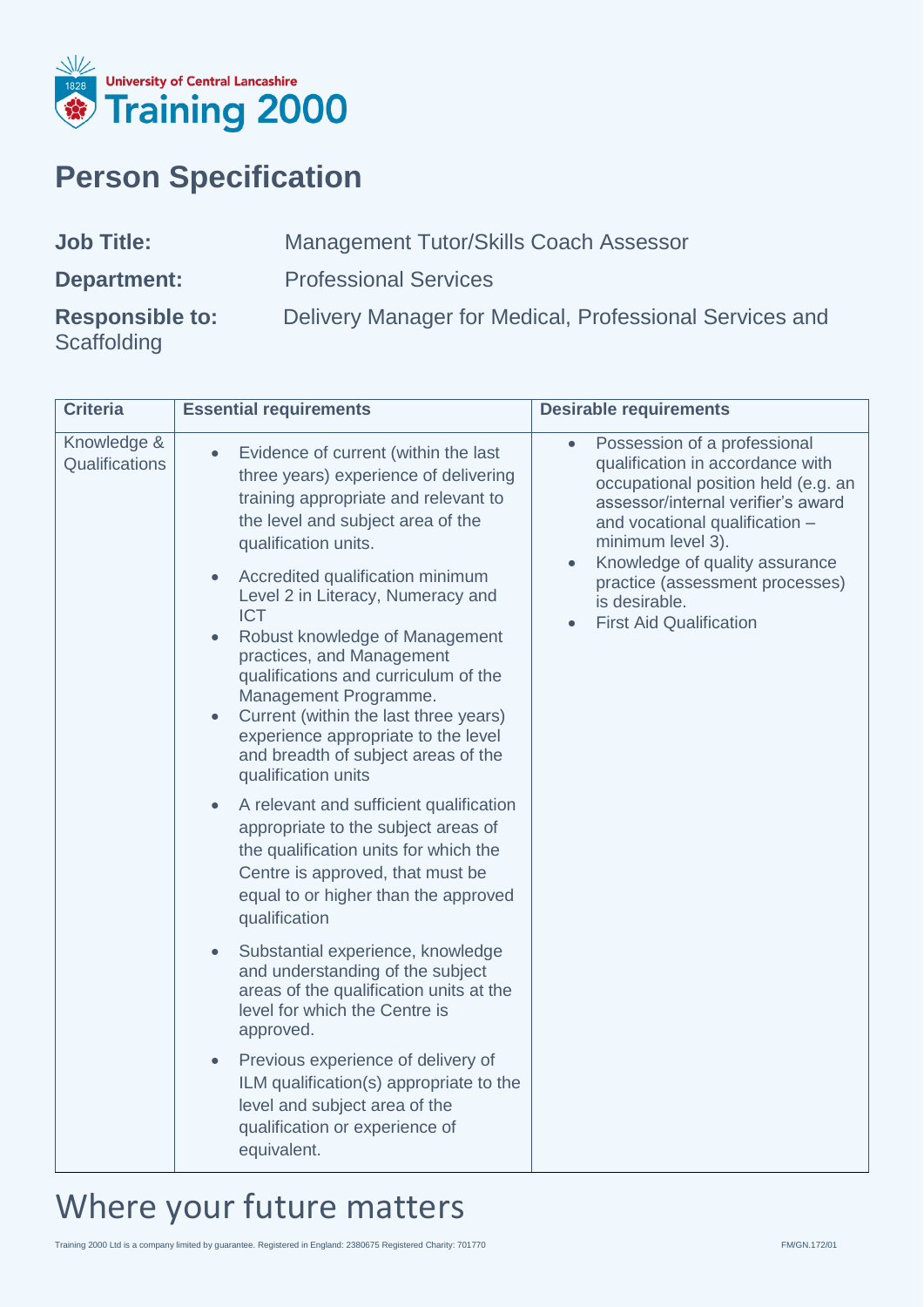

| <b>Criteria</b>                           | <b>Essential requirements</b>                                                                                                                                                                                                                                                                                                                                                                                                                                                                                                                                                                                                                                                                                                                                                                                                                                                                                                                                                                                                                                                                                                                                                                                                                           | <b>Desirable requirements</b>                                                                                                                                                                                                                                                                                                                                       |
|-------------------------------------------|---------------------------------------------------------------------------------------------------------------------------------------------------------------------------------------------------------------------------------------------------------------------------------------------------------------------------------------------------------------------------------------------------------------------------------------------------------------------------------------------------------------------------------------------------------------------------------------------------------------------------------------------------------------------------------------------------------------------------------------------------------------------------------------------------------------------------------------------------------------------------------------------------------------------------------------------------------------------------------------------------------------------------------------------------------------------------------------------------------------------------------------------------------------------------------------------------------------------------------------------------------|---------------------------------------------------------------------------------------------------------------------------------------------------------------------------------------------------------------------------------------------------------------------------------------------------------------------------------------------------------------------|
|                                           | Knowledge of the RQF (or<br>$\bullet$<br><b>Qualifications and Credit Framework</b><br>(QCF)) and level descriptors<br>appropriate to the level of the<br>qualification.<br>Show evidence of participation in<br>CPD in relation to training and<br>learning over the past three years<br>relevant to the level and subject area<br>of the qualification.                                                                                                                                                                                                                                                                                                                                                                                                                                                                                                                                                                                                                                                                                                                                                                                                                                                                                               |                                                                                                                                                                                                                                                                                                                                                                     |
| Skills &<br>Relevant<br><b>Experience</b> | Strong interpersonal skills, active<br>$\bullet$<br>listening skills and excellent ability to<br>coach/mentor to aid learner<br>progression.<br>Strong organisation and<br>$\bullet$<br>administration skills in the handling<br>and completion of all learner<br>programmes and associated<br>documentation on a timely and<br>accurate basis to contractual<br>requirements.<br>Strong ICT skills with proficiency in<br>word, excel, PowerPoint in the<br>development and compilation of<br>learner materials documentation and<br>records.<br>High personal level of Literacy,<br>$\bullet$<br>Numeracy and ICT ability.<br>Strong ability to deliver to established<br>targets and deadlines in accordance<br>with learner progression.<br>Strong ability to be creative &<br>innovative in the design of learning<br>materials & their implementation in<br>accordance with learner programme<br>requirements.<br>Demonstrate full competence in the<br>$\bullet$<br>continuous review, evaluation and<br>enforcement of the learning<br>programme effectiveness and<br>delivery through such media as<br>reflective practice.<br>Highly effective teaching and learning<br>proven through learners achieving<br>and through observation feedback | Experience in delivering learning<br>and assessing portfolios for<br>Management learners.<br>Significant experience of<br>$\bullet$<br>curriculum design, development<br>and delivery within the relevant<br>occupational sector.<br>Excellent & proven understanding<br>$\bullet$<br>of classroom management<br>strategies that aid the engagement<br>of learners. |
| <b>Behaviours</b>                         | Demonstrates open, honest and<br>$\bullet$<br>supportive behaviours which are in<br>alignment with the Company's Core<br>Values.                                                                                                                                                                                                                                                                                                                                                                                                                                                                                                                                                                                                                                                                                                                                                                                                                                                                                                                                                                                                                                                                                                                        |                                                                                                                                                                                                                                                                                                                                                                     |